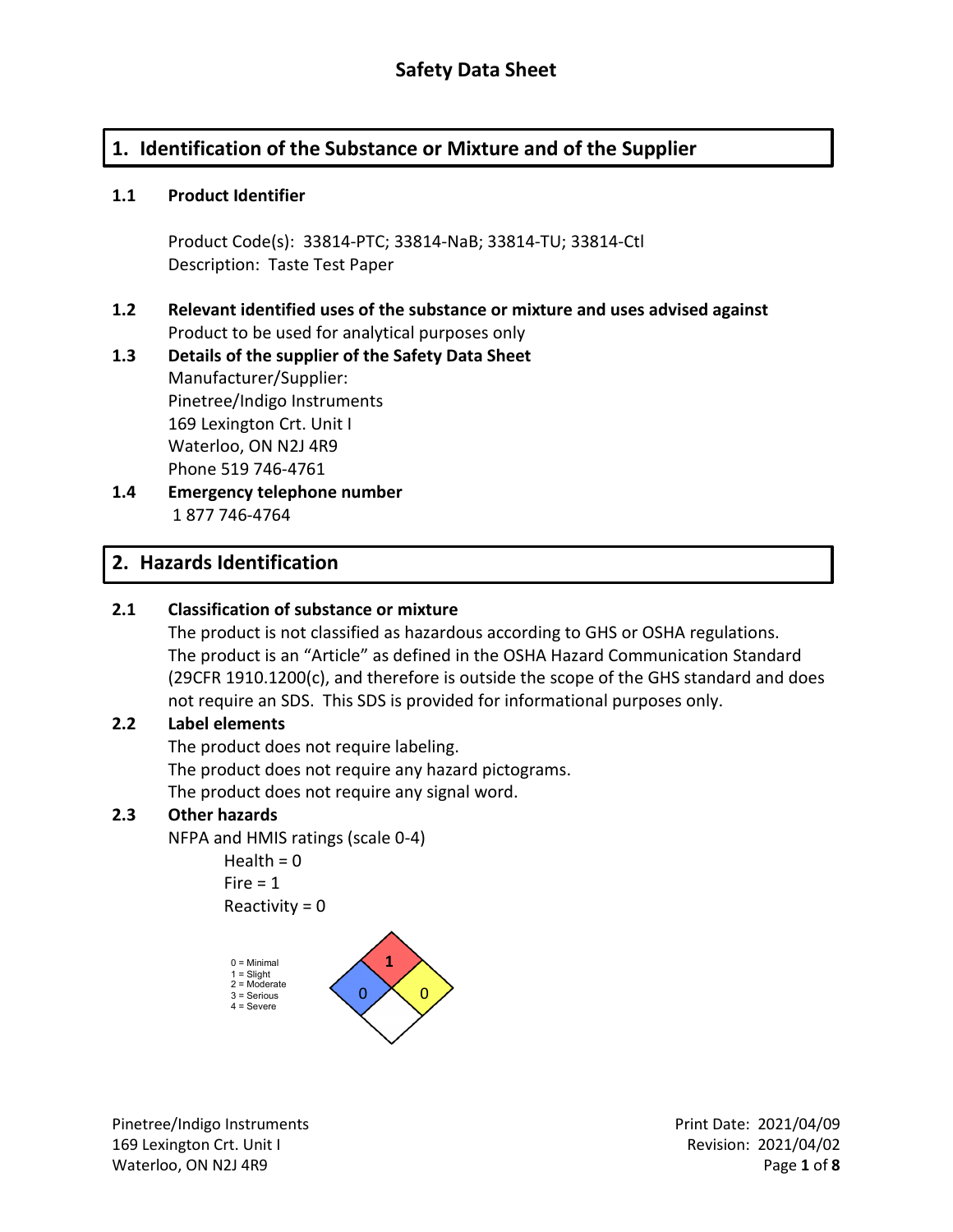## **3. Composition/Information on Ingredients**

### **3.1 Substances or Mixtures**

Description: Mixture of substances listed below.

| <b>Chemical Name</b> | CAS#      | EINECS#   | Concentration |
|----------------------|-----------|-----------|---------------|
| Cellulose            | 9004-34-6 | 232-674-9 | 95-100%       |
| Indicator dye(s)     | n/a       | n/a       | $< 1\%$       |
| <b>Surfactants</b>   | n/a       | n/a       | $< 1\%$       |
| <b>Polymers</b>      | n/a       | n/a       | $< 1\%$       |
| <b>Buffers</b>       | n/a       | n/a       | $< 1\%$       |

Ingredients not listed by name are proprietary to the manufacturer and considered a trade secret. These ingredients may be disclosed only in a medical emergency.

## **4. First Aid Measures**

### **4.1 Description of first aid measures**

General information: Adverse health effects are not reasonably expected from normal use of product.

After inhalation: Unlikely route of exposure. Supply fresh air; consult with doctor in case of complaints.

After eye contact: Unlikely route of exposure. Remove contact lenses if worn. Rinse opened eye for several minutes under running water. If symptoms persist, consult a doctor.

After skin irritation: Immediately wash with water and soap. Rinse thoroughly. If skin irritation continues, consult a doctor.

After swallowing: May cause discomfort if ingested in large amounts. Contact medical help immediately. Do not induce vomiting unless directed to do so by a doctor.

### **4.2 Most important symptoms/effects, acute and delayed**

Adverse health effects are not reasonably expected from normal use of product.

**4.3 Indication of immediate medical attention and special treatment needed, if necessary** Indications for management of overdose or pediatric ingestion only.

## **5. Firefighting measures**

#### **5.1 Extinguishing media**

**Suitable extinguishing agents**: Use fire extinguishing methods suitable to surrounding conditions.

**For safety reasons unsuitable extinguishing agents**: None

### **5.2 Special hazards arising from the substance or mixture**

Pinetree/Indigo Instruments **Prince** Print Date: 2021/04/09 169 Lexington Crt. Unit I Revision: 2021/04/02 Waterloo, ON N2J 4R9 **Page 2** of **8**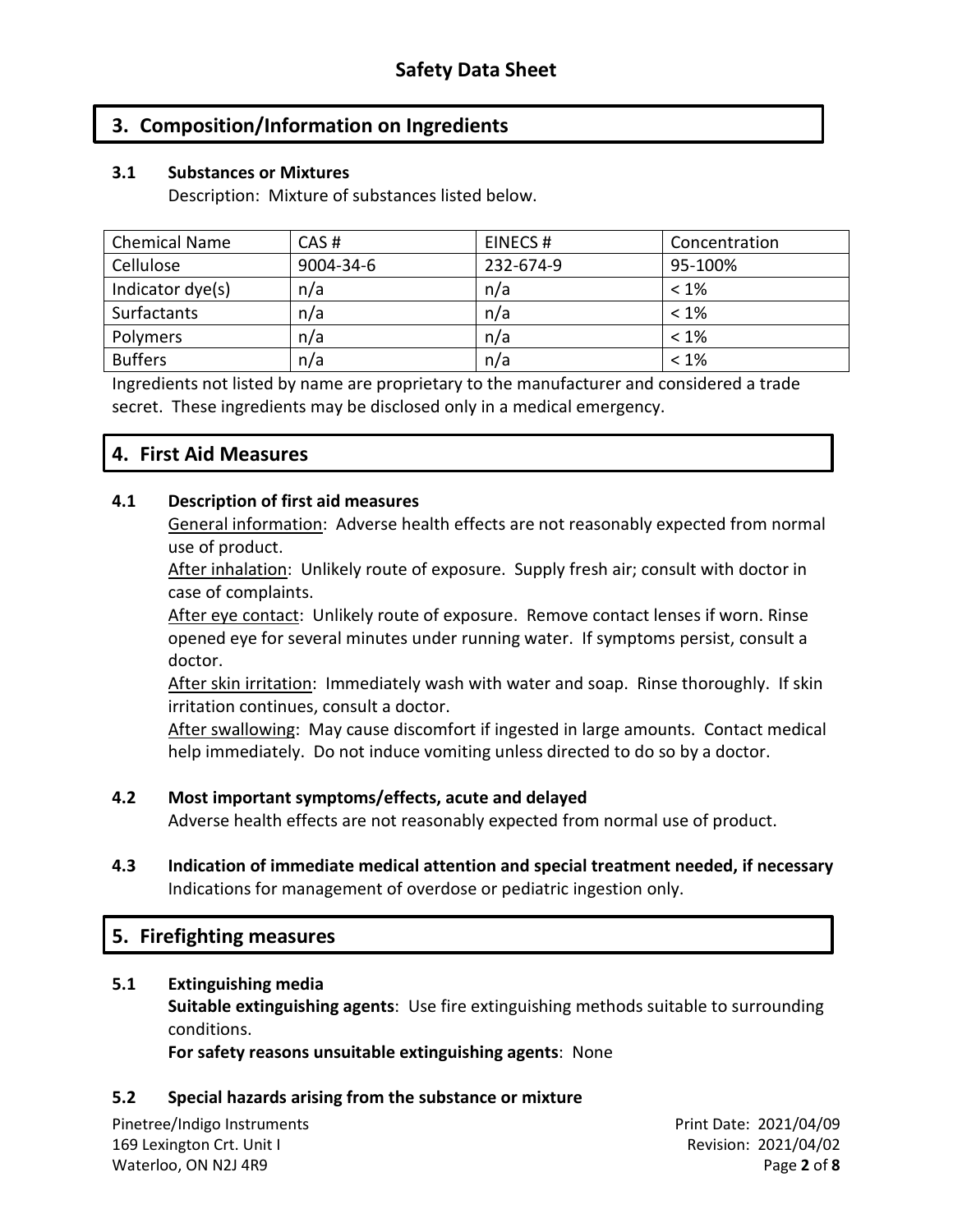# **Safety Data Sheet**

Formation of toxic gases is possible during heating or in case of fire

**5.3 Advice to firefighters Protective equipment:** Wear self-contained respiratory protective device. Wear fully protective suit. **Additional Information** No further relevant information is available

## **6. Accidental release measures**

- **6.1 Personal precautions, protective equipment and emergency procedures** Not required
- **6.2 Environmental precautions** No special measures required.
- **6.3 Methods and material for contamination and cleaning up** Pick up mechanically. Dispose contaminated material as waste according to item 13.

### **6.4 Reference to other sections** See Section 7 for information on safe handling. See Section 8 for information on personal protection equipment. See Section 13 for disposal information.

# **7. Handling and Storage**

## **7.1 Precautions for safe handling**

Handle product in accordance to test instruction provided with product, if available. Store in a cool, dry place in tightly closed containers.

## **7.2 Conditions for safe storage, including any incompatibilities** Storage:

**Requirements to be met by storerooms and containers:** Protect from humidity and water. Avoid storage near extreme heat, ignition sources or open flame. Keep away from children. **Information about storage in one common storage facility:** Keep product in original packages tightly closed during handling **Further information about storage conditions**: No special requirements

### **7.3 Specific end use(s)**

No further relevant information available.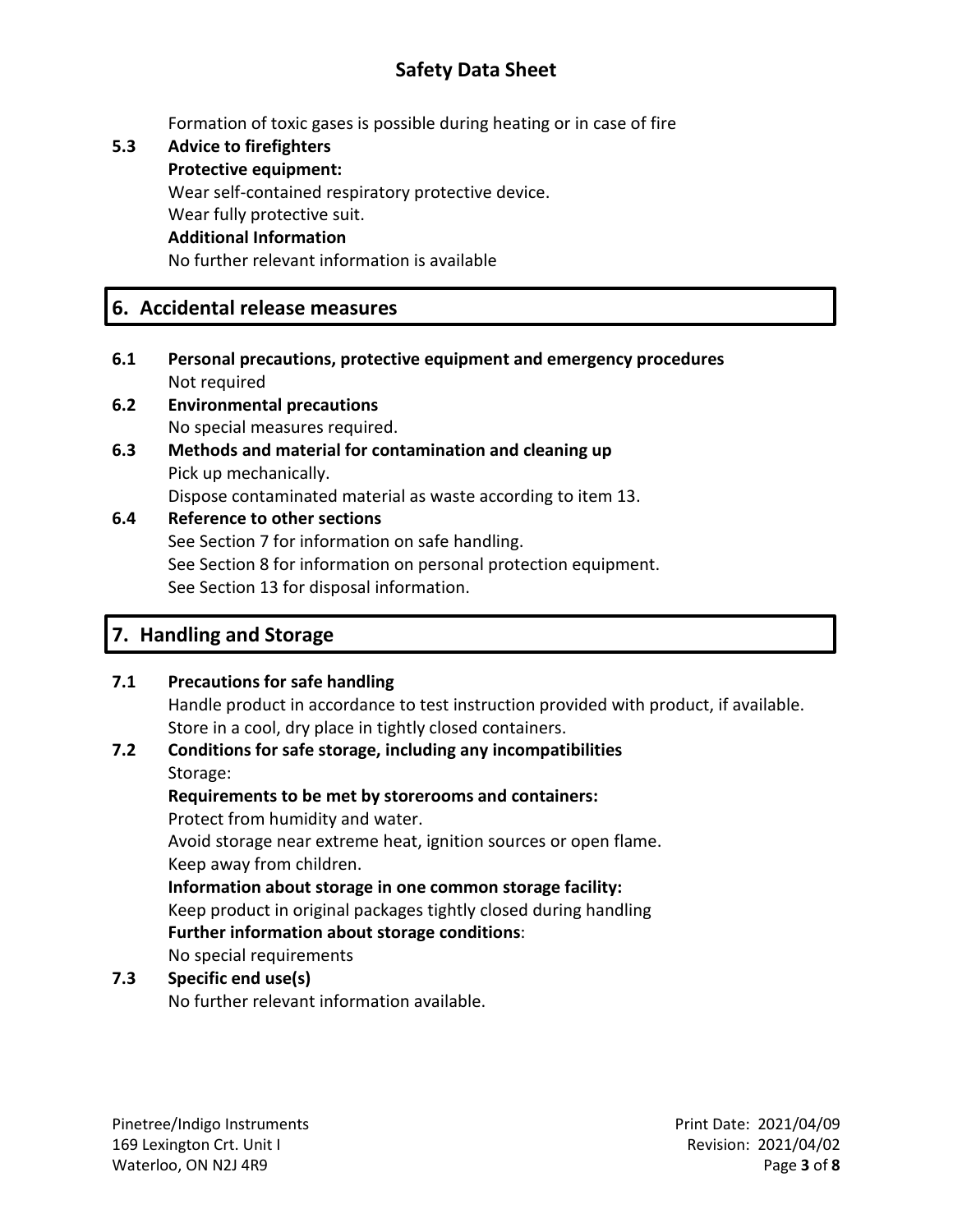## **8. Exposure Controls/Personal Protection**

**Additional information about design of technical facilities**:

No further data; see Item 7.

**8.1 Control parameters – Ingredients with limit values that require monitoring at the workplace:**

Not required.

| 9004-34-6 Cellulose |                                                                                              |
|---------------------|----------------------------------------------------------------------------------------------|
| PEL (USA)           | Long term value: $15* 5** mg/m^3$ *total dust ** respirable fraction                         |
| REL (USA)           | Long term value: $10^*$ 5 <sup>**</sup> mg/m <sup>3</sup> *total dust ** respirable fraction |
| TLV (USA)           | Long term value: $10 \text{ mg/m}^3$                                                         |
| EL (Canada)         | Long term value: $10 \text{ mg/m}^3$                                                         |
| EV (Canada)         | Long term value: $10 \text{ mg/m}^3$<br>Paper fiber, total dust                              |

**DNELs** No further relevant information available. **PNECs** No further relevant information available. **Additional information:** The lists valid during the making were used as basis

### **8.2 Exposure controls**

### **Personal protective equipment**:

#### **General protective and hygienic measures**:

The usual precautionary measures are to be taken when handling chemicals.

Keep away from foodstuffs, beverages, and feed.

#### **Respiratory protection**:

Not required under normal conditions of use.

#### **Protection of hands**:

Gloves not required under normal conditions of use.

#### **Eye protection**:

Not required under normal conditions of use.

#### **Body protection**:

Not required under normal conditions of use.

### **Limitation and supervision of exposure into the environment**:

No special requirements.

### **Risk management measures**:

No special requirements.

# **9. Physical and Chemical Properties**

169 Lexington Crt. Unit I and the control of the Revision: 2021/04/02 Waterloo, ON N2J 4R9 **Page 4** of **8**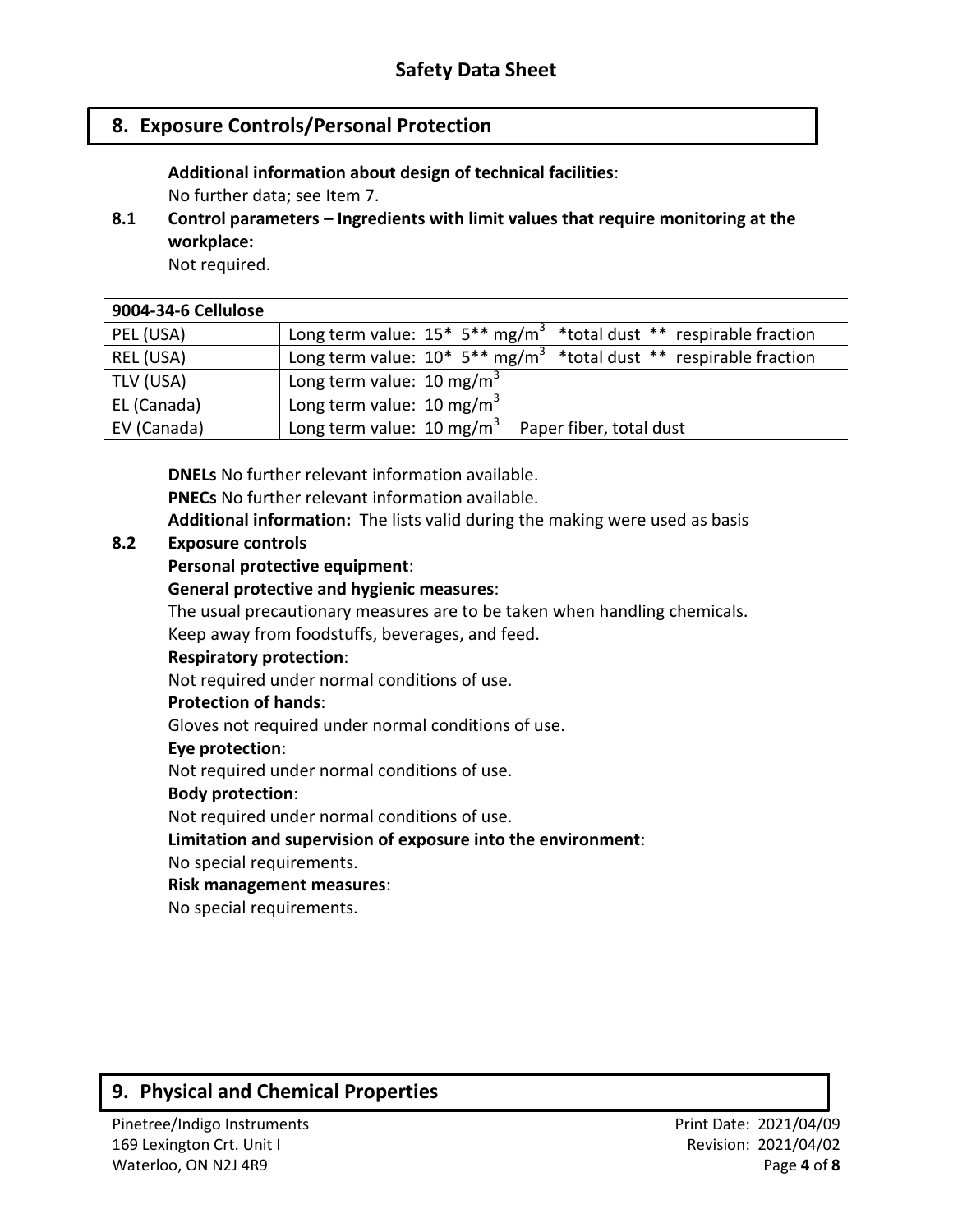## **Safety Data Sheet**

#### **9.1 Information on basic physical and chemical properties General Information**

**Appearance:**

|     | Form:                              | Test strip, liquid impregnated on inert carrier<br>material |
|-----|------------------------------------|-------------------------------------------------------------|
|     | Color:                             | Product may have color.                                     |
|     | Odor:                              | <b>Odorless</b>                                             |
|     | <b>Odor threshold:</b>             | Not determined                                              |
|     | pH value at 20°C:                  | Not applicable                                              |
|     | <b>Melting point:</b>              | Not applicable                                              |
|     | <b>Boiling point:</b>              | Not applicable                                              |
|     | Flash point:                       | Not applicable                                              |
|     | Auto/Self-ignition temperature:    | >451°F/232°C                                                |
|     | <b>Decomposition temperature:</b>  | Not determined                                              |
|     | Self-igniting:                     | Not determined                                              |
|     | Danger of explosion:               | Product does not present an explosive hazard                |
|     | <b>Explosion limits:</b>           |                                                             |
|     | Lower:                             | Not determined                                              |
|     | Upper:                             | Not determined                                              |
|     | <b>Vapor Pressure:</b>             | Not applicable                                              |
|     | Density at 20°C:                   | Not applicable                                              |
|     | Relative density:                  | Not determined                                              |
|     | Vapor density:                     | Not applicable                                              |
|     | <b>Evaporation rate:</b>           | Not applicable                                              |
|     | Solubility in/Miscible with water: | chemicals in strip are soluble in water                     |
|     | <b>Partition coefficient:</b>      |                                                             |
|     | (n-octanol/water)                  | Not determined                                              |
|     | <b>Viscosity:</b>                  |                                                             |
|     | Dynamic:                           | Not applicable                                              |
|     | Kinematic:                         | Not applicable                                              |
| 9.2 | <b>Other information</b>           | No further relevant information available                   |
|     |                                    |                                                             |

# **10. Stability and Reactivity**

- **10.1 Reactivity**
- **10.2 Chemical stability Thermal decomposition/conditions to be avoided**: To avoid thermal decomposition do not overheat.

### **10.3 Possibility of hazardous reactions** None under normal operating conditions.

### **10.4 Conditions to avoid**

Pinetree/Indigo Instruments **Prince** Print Date: 2021/04/09 169 Lexington Crt. Unit I and the control of the Revision: 2021/04/02 Waterloo, ON N2J 4R9 Page 5 of 8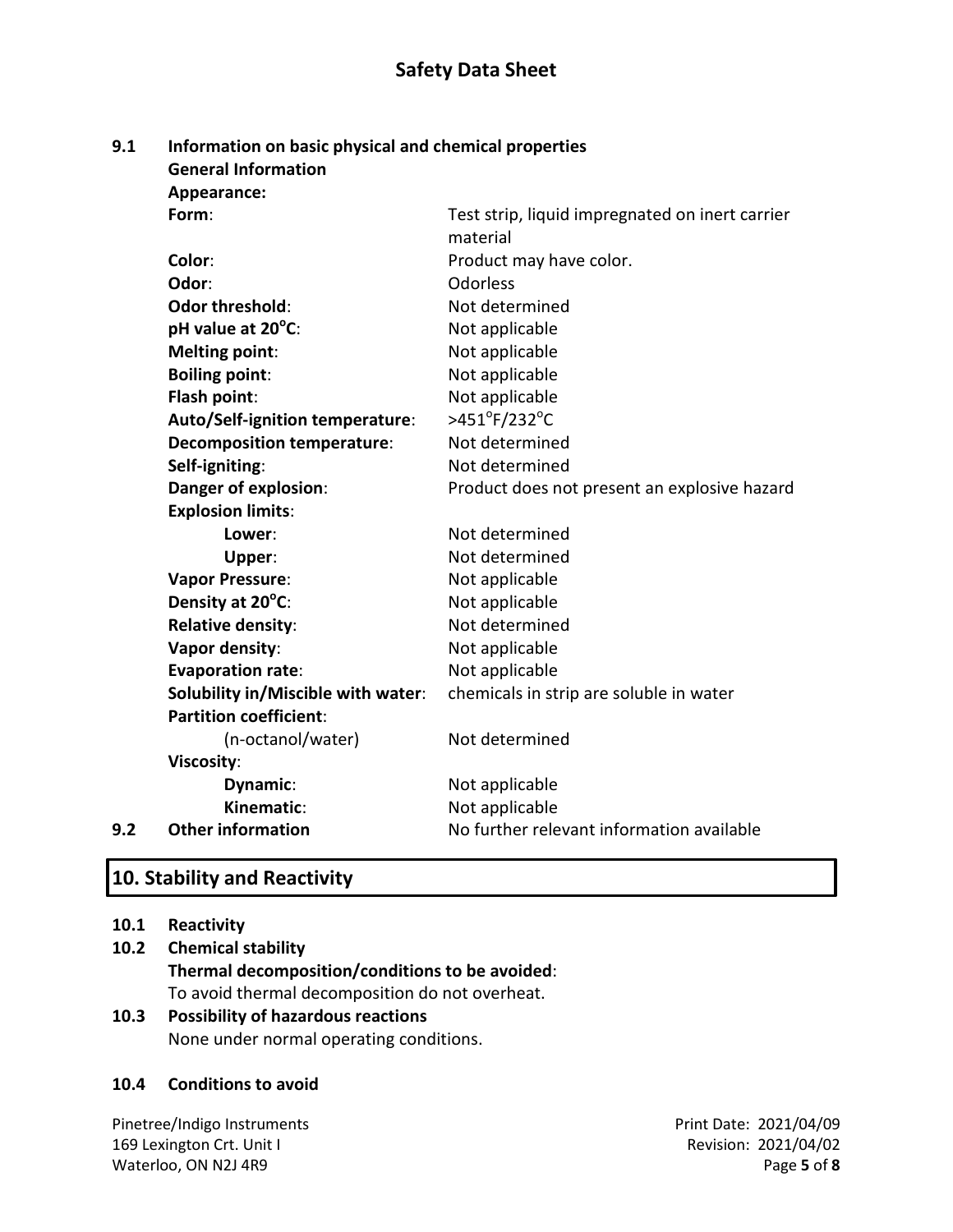# **Safety Data Sheet**

Keep away from ignition sources do not smoke around product Keep product stored in a cool, dry place

- **10.5 Incompatible materials** None under normal operating conditions
- **10.6 Hazardous decomposition products:** None under normal operating conditions

# **11. Toxicological Information**

### **11.1 Information on toxicological effects This information is valid for pure substances. Acute toxicity**:

| <b>Chemical Name</b>          | LD50 Oral      | <b>LD50 Dermal</b> | <b>LC50 Inhalation</b>                   |
|-------------------------------|----------------|--------------------|------------------------------------------|
| Cellulose (CAS No. 9004-34-6) | $>$ 5000 mg/kg | $>$ 2000 mg/kg     | $>$ 5800 <sub>4h</sub> mg/m <sup>3</sup> |
| Indicator dye(s)              | n/a            | n/a                | n/a                                      |
| <b>Surfactants</b>            | n/a            | n/a                | n/a                                      |
| Polymers                      | n/a            | n/a                | n/a                                      |
| <b>Buffers</b>                | n/a            | n/a                | n/a                                      |

### **Primary irritant effect**:

**On the skin:** Slight irritant effect on skin and mucous membranes.

**On the eye**: Slight irritant effect on eyes

### **Sensitization:**

No sensitizing effects known.

## **Additional toxicological information**:

When used and handled according to specifications, the product does not have any harmful effects based on our experience and information available

The substance is not subject to classification according to the latest version of the EU **lists** 

# **12. Ecological Information**

## **12.1 Toxicity**

**Aquatic toxicity**:

This product contains materials that are harmful to the environment.

**12.2 Persistence and degradability**

No further relevant information available.

## **12.3 Bio accumulative potential**

No further relevant information available.

## **12.4 Mobility in soil**

No further relevant information available.

### **Additional ecological information**:

**General notes**: The product contains materials that are harmful to the environment.

## **12.5 Results of PBT and vPvB assessment**

Pinetree/Indigo Instruments **Prince** Print Date: 2021/04/09 169 Lexington Crt. Unit I Revision: 2021/04/02 Waterloo, ON N2J 4R9 **Page 6** of **8**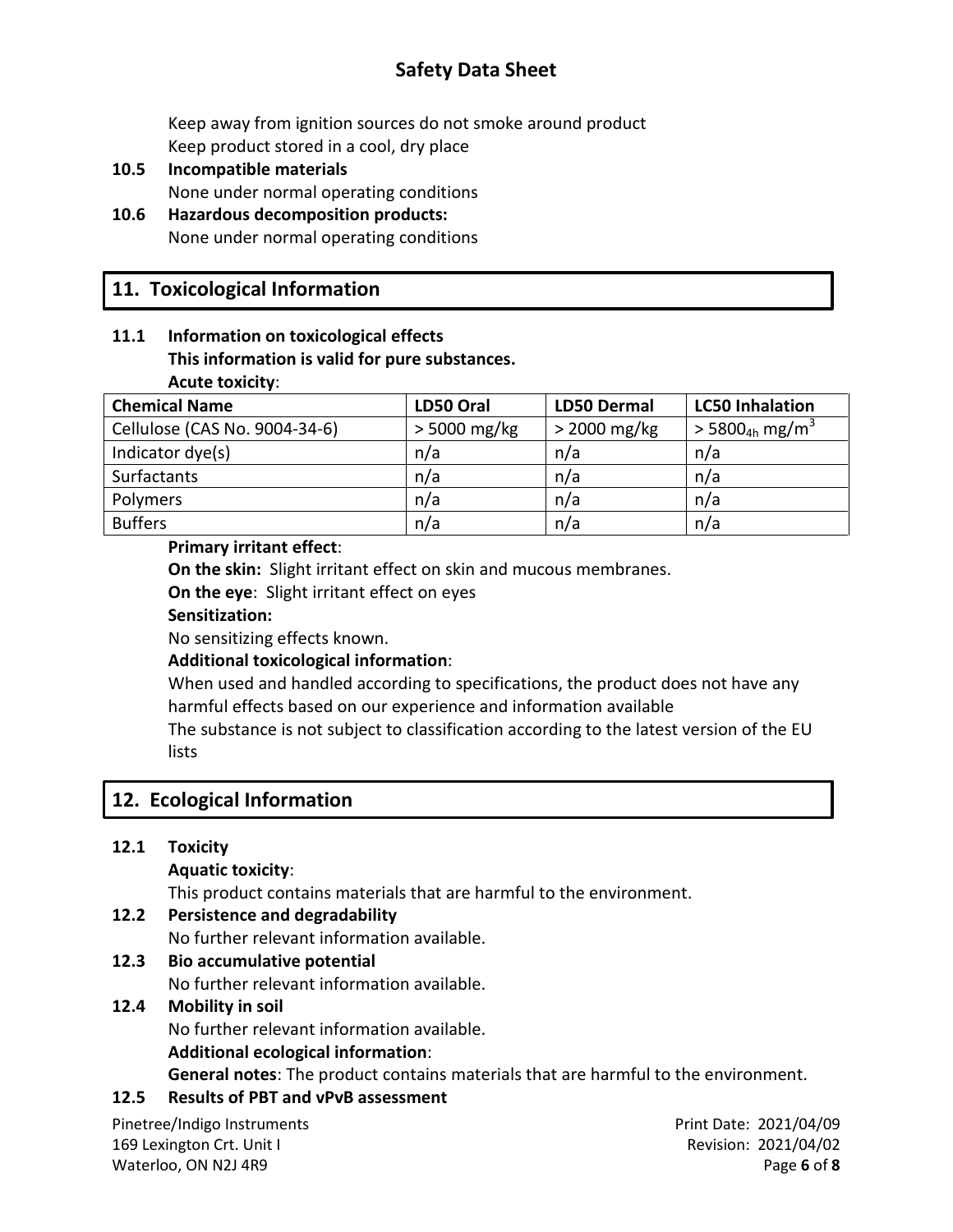**PBT:** Not applicable **vPvB**: Not applicable

## **12.6 Other adverse effects**

No further relevant information available.

## **13. Disposal Considerations**

### **13.1 Waste treatment methods**

### **Recommendation**

Can be burned with household garbage after consulting with the waste disposal facility operator and the pertinent authorities and adhering to the necessary technical regulations. The user of this material has the responsibility to dispose of unused material, residues and containers in compliance with all relevant local, state and federal laws and regulations regarding treatment, storage and disposal for hazardous and nonhazardous wastes. Residual materials should be treated as hazardous.

### **Uncleaned packaging**

### **Recommendation**

Disposal must be made according to official regulations.

# **14. Transport Information**

| 14.1 | <b>UN-Number</b>                               |                |
|------|------------------------------------------------|----------------|
|      | DOT, ADR, AND, IMDG, IATA                      | Not regulated  |
| 14.2 | UN proper shipping name                        |                |
|      | DOT, ADR, AND, IMDG, IATA                      | Not regulated  |
| 14.3 | <b>Transport hazard class(es)</b>              |                |
|      | DOT, ADR, AND, IMDG, IATA                      |                |
|      | <b>Class</b>                                   | Not regulated  |
| 14.4 | Packaging group                                |                |
|      | DOT, ADR, IMDG, IATA                           | Not regulated  |
| 14.5 | <b>Environmental hazards:</b>                  |                |
|      | Marine pollutant:                              | No             |
| 14.6 | <b>Special precautions for user</b>            | Not applicable |
| 14.7 | <b>Transport in bulk according to Annex II</b> |                |
|      | of MARPOL73/78 and IBC Code                    | Not applicable |
|      | <b>UN</b> "Model Regulation":                  |                |
|      |                                                |                |